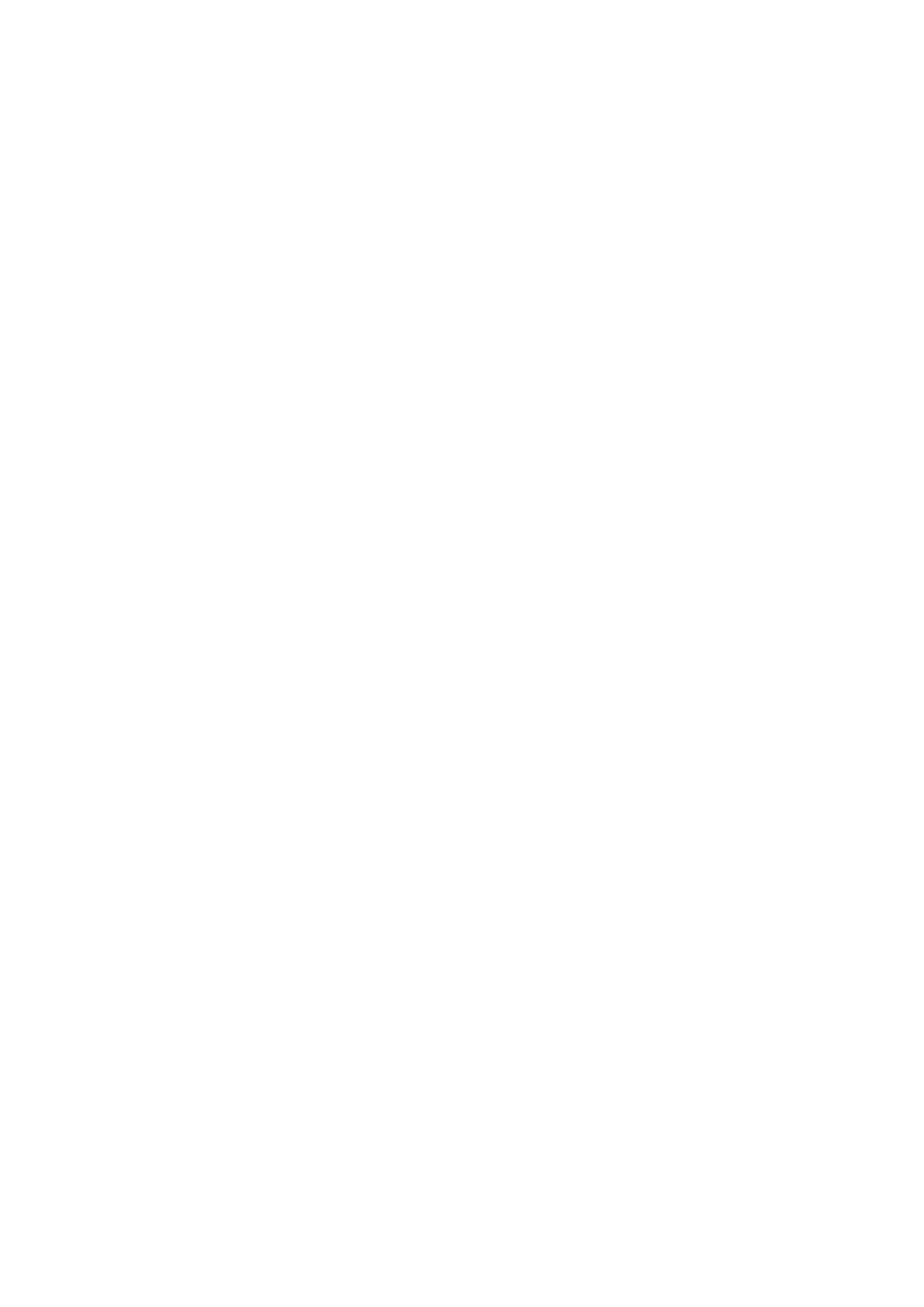# **ANNEX**

#### **GUIDELINES ON SECURITY-RELATED TRAINING AND FAMILIARIZATION FOR PORT FACILITY PERSONNEL**

## **1 APPLICATION**

1.1 The present Guidelines apply to personnel, other than port facility security officers and persons appointed to act on behalf of the port facility security officer, employed in a port facility which is required to comply with the provisions of SOLAS chapter XI-2 and the ISPS Code, and who should have received training in accordance with section A/18.1 of the ISPS Code, Guidelines on training and certification for port facility security officers (MSC.1/Circ.1188) and paragraph 1.4.1.4 of the IMDG Code.

1.2 The term "port facility personnel" means any persons employed or engaged in a port facility having specific security-related duties and all other port facility personnel working in the port facility identified in the approved port facility security plan as requiring training or instruction and familiarization training.

## **2 GENERAL PRINCIPLES**

2.1 Port facility personnel are not security experts and it is not the aim of the provisions of the Guidelines to convert them into security specialists.

2.2 Port facility personnel should receive adequate security-related training or instruction and familiarization training so as to acquire the required knowledge and understanding to perform their assigned duties or perform their jobs and to contribute collectively to the enhancement of maritime security.

2.3 Categories of port facility personnel designated as being with and without security duties should be detailed in the approved port facility security plan.

2.4 Port facility personnel should receive adequate security-related training or instruction at least one time in their career.

2.5 The security-related familiarization training should be conducted by the port facility security officer or by an equally qualified person.

## **3 TERMINOLOGY**

3.1 ISPS Code, section A/16.3.6, states that the port facility security plan shall address the "duties of port facility personnel … on security aspects". ISPS Code, section A/18.2 and paragraph B/18.2, make reference to "port facility personnel having specific duties" and ISPS Code, paragraph B/18.3, makes reference, in relation to ISPS Code, paragraph B/18.2, to "all other port facility personnel".

3.2 ILO/IMO Code of practice on security in ports, paragraph 10.1, states that "appropriate training of personnel working in the port should maximize personal awareness and … additional or special training may be required for people in particular roles".

3.3 IMDG Code, paragraph 1.4.1.3, states that "port facility personnel engaged in the transport of dangerous goods should be aware of the security requirements for such goods, in addition to those specified in the ISPS Code, and commensurate with their responsibilities".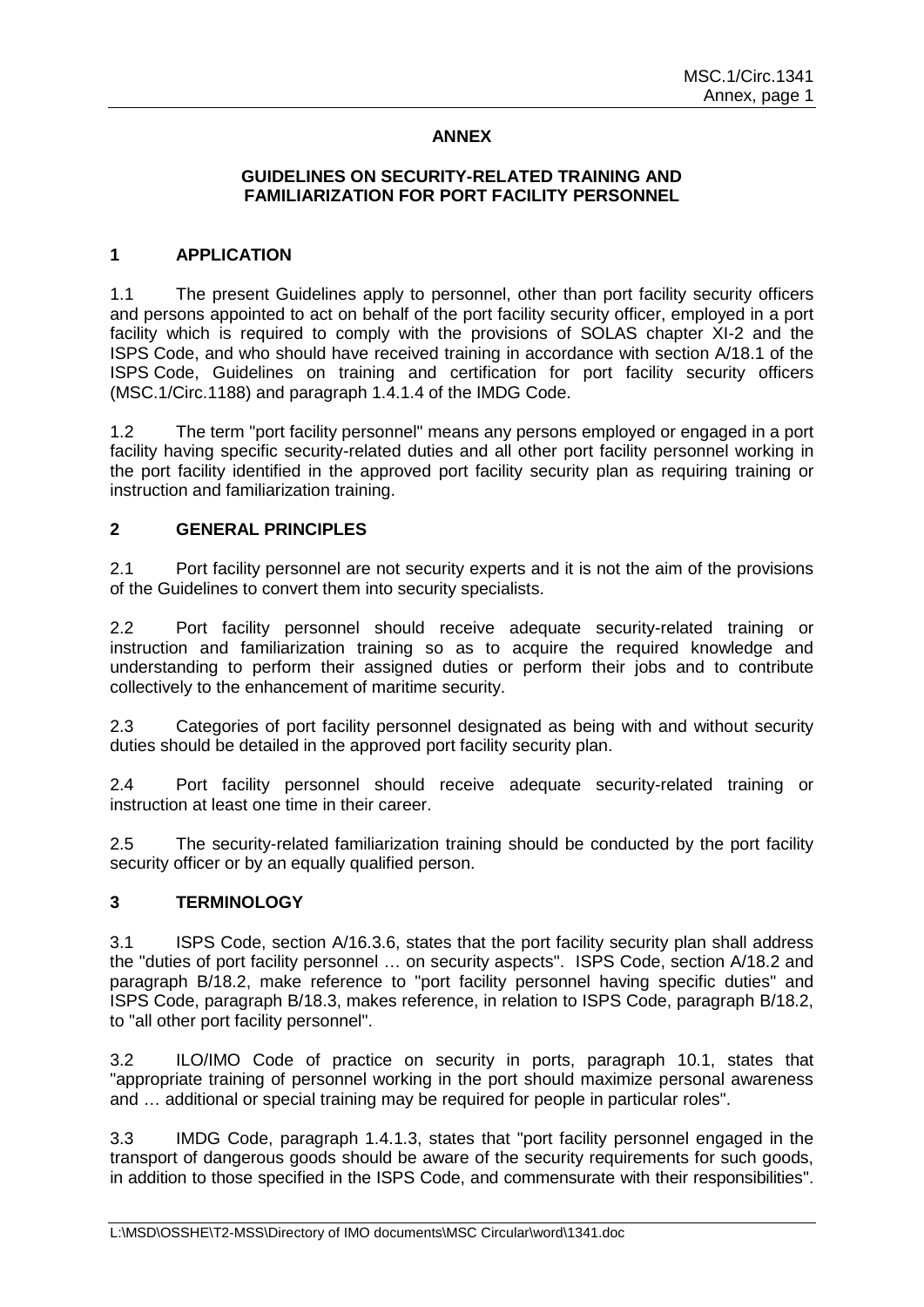Moreover, IMDG Code, paragraph 1.4.1.4, states, *inter alia*, that "the training of port facility personnel having specific duties, engaged in the transport of dangerous goods, should also include elements of security awareness related to those goods".

- 3.4 As a result these Guidelines use the following expressions:
	- .1 port facility personnel "with designated security duties" to denote those having specific security duties and responsibilities in accordance with the approved port facility security plan; and
	- .2 port facility personnel "without designated security duties" is used to denote all other port facility personnel.

## **4 PORT FACILITY PERSONNEL WITHOUT DESIGNATED SECURITY DUTIES**

## **4.1 Basic training or instruction in security awareness**

4.1.1 Port facility personnel without designated security duties should be able to demonstrate competence to undertake the tasks, duties and responsibilities listed in column 1 of table 1.

4.1.2 The level of knowledge of the subjects listed in column 2 of table 1 should be sufficient to enable the person to collectively contribute to the enhancement of maritime security.

4.1.3 Persons who have satisfactorily completed approved security awareness training based on the knowledge, understanding and proficiency (KUP) set out in table 1, should be considered to have met the requirements. Those completing such training should be provided with documentary evidence to this effect to the satisfaction of the relevant SOLAS Contracting Government or Designated Authority.

## **4.2 Security-related familiarization training**

4.2.1 Before being assigned to their duties, port facility personnel without designated security duties should receive security-related familiarization training sufficient to enable them to:

- .1 report a security incident;
- .2 know the procedures to follow when they recognize a security threat also in relation to dangerous goods in the meaning of the IMDG Code, as applicable; and
- .3 take part in security-related emergency and contingency procedures.

#### **4.3 Standing** *vis-à-vis* **the requirements of the ISPS Code and the IMDG Code**

4.3.1 Port facility personnel without designated security duties complying with the requirements of paragraphs 4.1 and 4.2 should be considered as having met the requirements of ISPS Code, paragraph B/18.3 and IMDG Code, paragraph 1.4.1.5.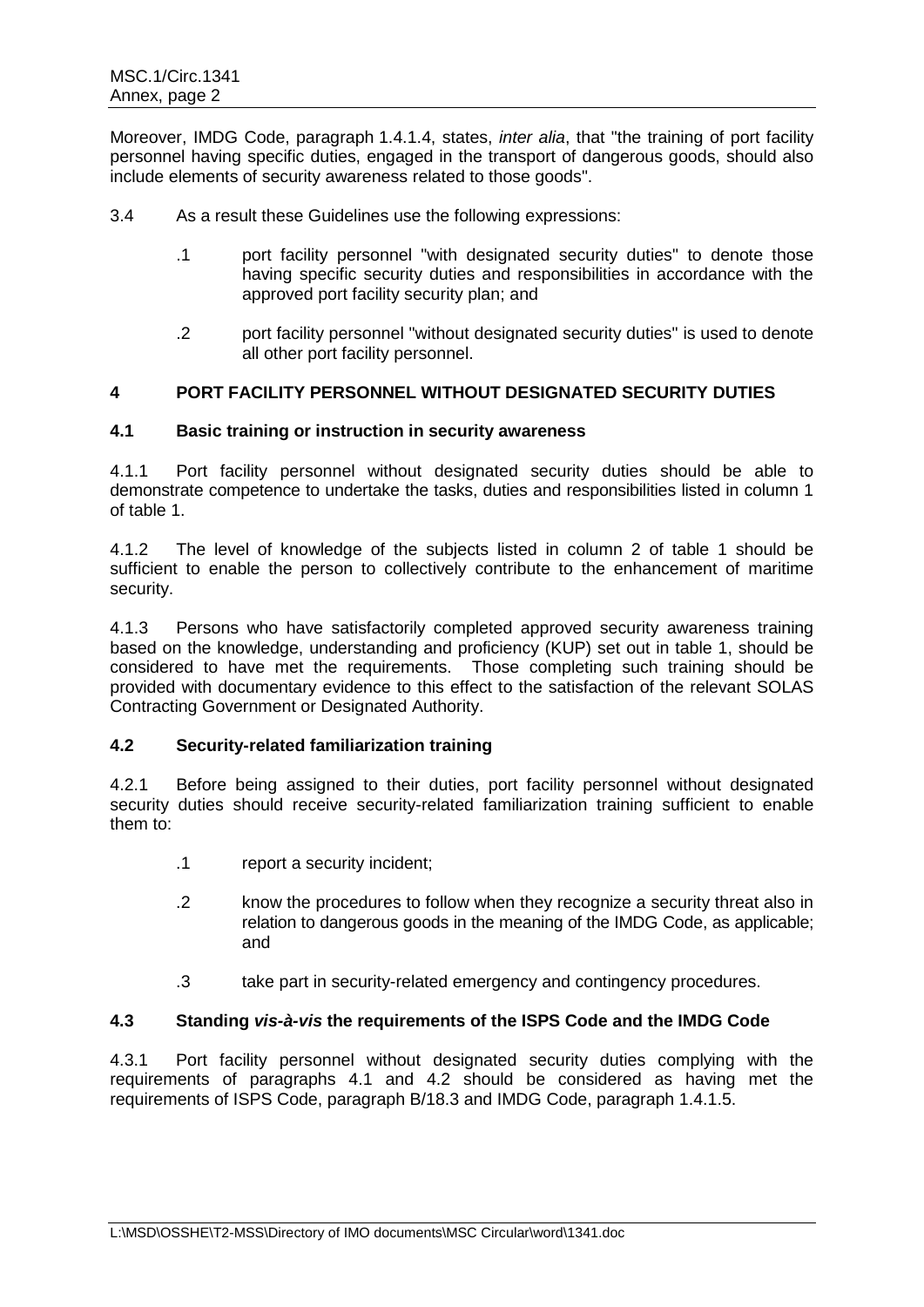# **5 PORT FACILITY PERSONNEL WITH DESIGNATED SECURITY DUTIES**

## **5.1 Training or instruction in designated security duties**

5.1.1 Port facility personnel with designated security duties should be able to demonstrate competence to undertake the tasks, duties and responsibilities listed in column 1 of table 2.

5.1.2 The level of knowledge of the subjects listed in column 2 of table 2 should be sufficient to enable the person to perform their designated security duties.

5.1.3 Persons who have satisfactorily completed an approved training based on the knowledge, understanding and proficiency (KUP) set out in table 2, should be considered to have met the requirements. Those completing such training should be provided with documentary evidence to this effect to the satisfaction of the relevant SOLAS Contracting Government or Designated Authority.

## **5.2 Security-related familiarization training**

5.2.1 Port facility personnel with designated security duties should, before being assigned such duties, receive security-related familiarization training in their assigned duties and responsibilities taking into account the relevant provisions of the port facility security plan.

## **5.3 Standing** *vis-à-vis* **the requirements of the ISPS Code and the IMDG Code**

5.3.1 Port facility personnel with designated security duties who comply with the requirements of paragraphs 5.1 and 5.2 should be considered as having met the requirements of ISPS Code, section A/18.2 and paragraph B/18.2 as well as IMDG Code, paragraph 1.4.1.4.

# **6 ALTERNATIVE METHODS FOR DEMONSTRATING COMPETENCY**

6.1 SOLAS Contracting Governments or Designated Authorities, as applicable, may allow port facility personnel to demonstrate competence to undertake the tasks, duties and responsibilities listed in column 1 of tables 1 or 2, as the case may be, by:

- .1 evidence of service as port facility personnel without or with designated duties, as the case may be, for a period of at least six months in total during the preceding three years; or
- .2 having performed during the preceding three years security functions considered to be equivalent, as the case may be, to the service required in paragraph 6.1.1; or
- .3 passing an approved test; or
- .4 successfully completing approved training.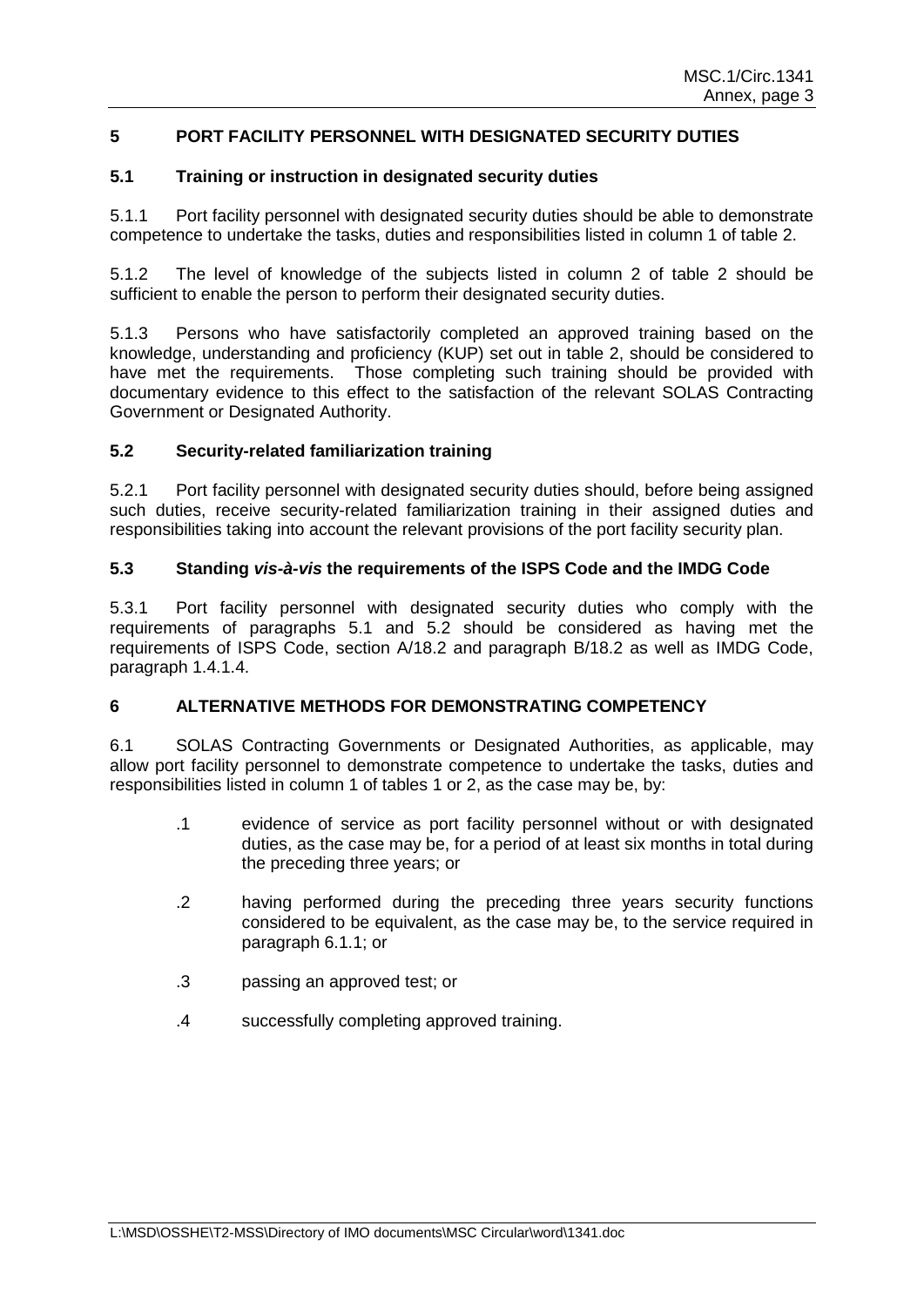# **TABLE 1**

## **KNOWLEDGE, UNDERSTANDING AND PROFICIENCIES (KUPs) RELEVANT TO SECURITY AWARENESS OF PORT FACILITY PERSONNEL WITHOUT DESIGNATED SECURITY DUTIES**

| Column 1                                                                                                 | <b>Column 2</b>                                                                                                                                                                                                                                                                                                                                                                                                                                                                                                                                                                                                  | Column 3                                                                                                         | Column 4                                                                              |
|----------------------------------------------------------------------------------------------------------|------------------------------------------------------------------------------------------------------------------------------------------------------------------------------------------------------------------------------------------------------------------------------------------------------------------------------------------------------------------------------------------------------------------------------------------------------------------------------------------------------------------------------------------------------------------------------------------------------------------|------------------------------------------------------------------------------------------------------------------|---------------------------------------------------------------------------------------|
| Competence                                                                                               | Knowledge,<br><b>Understanding and proficiency</b>                                                                                                                                                                                                                                                                                                                                                                                                                                                                                                                                                               | <b>Methods for</b><br>demonstrating<br>competence                                                                | <b>Criteria for</b><br>evaluating<br>competence                                       |
| 1. Contribute to the<br>enhancement of<br>maritime security<br>through heightened<br>awareness           | Basic working knowledge of maritime<br>security terms and definitions<br>Basic knowledge of international<br>maritime security policy and<br>responsibilities of Government/<br>Designated Authority, port facility<br>security officer and designated<br>persons<br>Basic knowledge of maritime security<br>levels and their impact on security<br>measures and procedures in the port<br>facility and aboard ships<br>Basic knowledge of security reporting<br>procedures<br>Basic knowledge of security-related<br>contingency plans<br>Basic knowledge of security-related<br>provisions for dangerous goods | Assessment of<br>evidence obtained from<br>approved instruction or<br>during attendance at an<br>approved course | Requirements relating<br>to enhanced maritime<br>security are correctly<br>identified |
| 2. Recognition of<br>security threats                                                                    | Basic knowledge enabling<br>recognition of potential security<br>threats<br>Basic knowledge of techniques used<br>to circumvent security measures<br>Basic knowledge enabling<br>recognition of weapons, dangerous<br>substances, dangerous goods, and<br>devices and awareness of the<br>damage they can cause<br>Basic knowledge of procedures for<br>security-related communications                                                                                                                                                                                                                          | Assessment of<br>evidence obtained from<br>approved instruction or<br>during attendance at an<br>approved course | Maritime security<br>threats are correctly<br>identified                              |
| 3. Understanding<br>the need for and<br>methods of<br>maintaining<br>security awareness<br>and vigilance | Basic knowledge of training, drill and<br>exercise requirements under relevant<br>conventions and codes                                                                                                                                                                                                                                                                                                                                                                                                                                                                                                          | Assessment of<br>evidence obtained from<br>approved instruction or<br>during attendance at an<br>approved course | Requirements relating<br>to enhanced maritime<br>security are correctly<br>identified |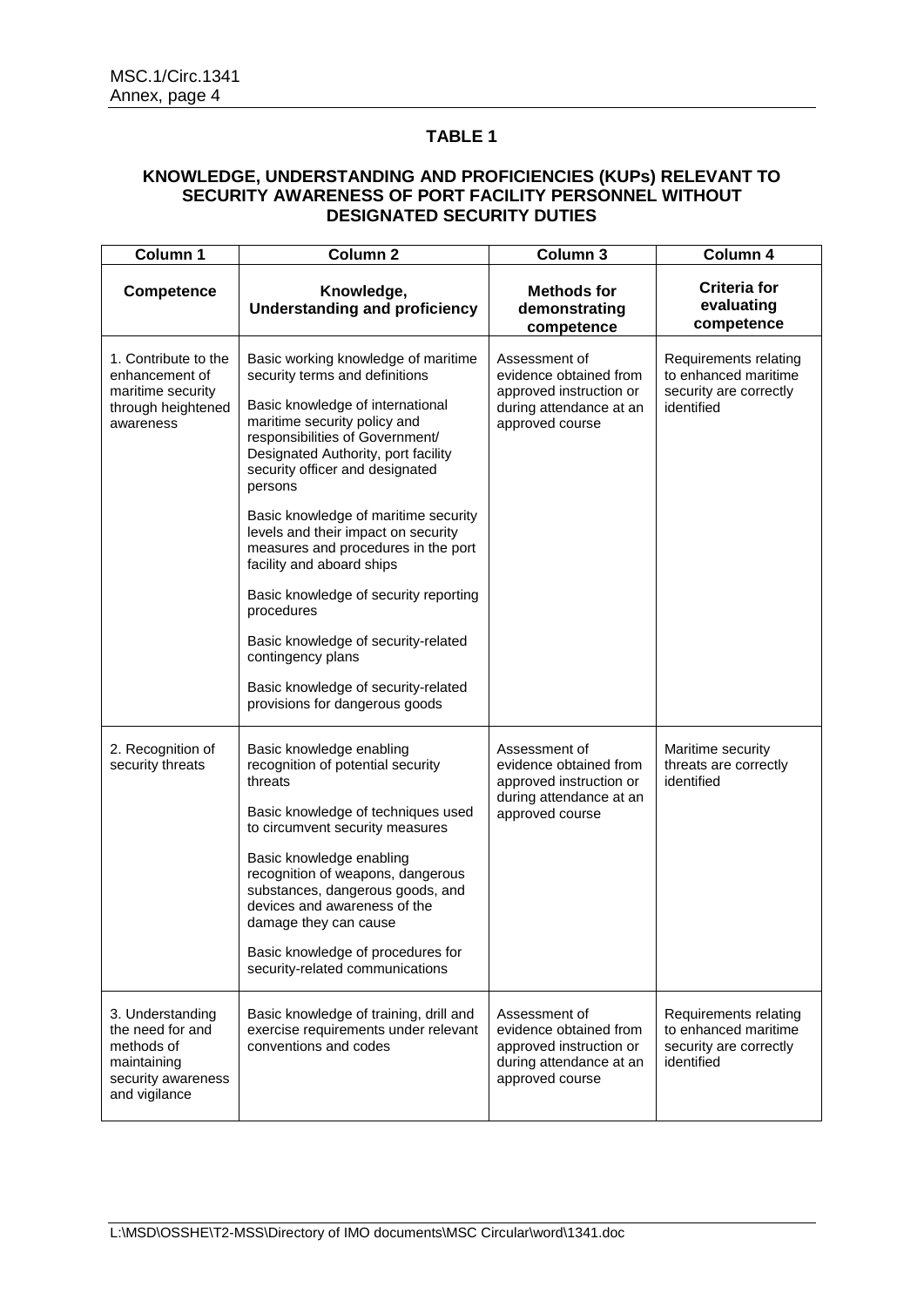# **TABLE 2**

## **KNOWLEDGE, UNDERSTANDING AND PROFICIENCIES (KUPs) RELEVANT TO PORT FACILITY PERSONNEL WITH DESIGNATED SECURITY DUTIES OTHER THAN PORT FACILITY SECURITY OFFICERS**

| Column 1                                                                        | Column <sub>2</sub>                                                                                                                                                                                                                                                                                                                                                                                                                                                                                                                                                                                                                                                                                                                                                                                                                                                                                                                                                                                                                                                                                                              | Column 3                                                                                                         | Column 4                                                                                                                                                                                                                                                                                                          |
|---------------------------------------------------------------------------------|----------------------------------------------------------------------------------------------------------------------------------------------------------------------------------------------------------------------------------------------------------------------------------------------------------------------------------------------------------------------------------------------------------------------------------------------------------------------------------------------------------------------------------------------------------------------------------------------------------------------------------------------------------------------------------------------------------------------------------------------------------------------------------------------------------------------------------------------------------------------------------------------------------------------------------------------------------------------------------------------------------------------------------------------------------------------------------------------------------------------------------|------------------------------------------------------------------------------------------------------------------|-------------------------------------------------------------------------------------------------------------------------------------------------------------------------------------------------------------------------------------------------------------------------------------------------------------------|
| <b>Competence</b>                                                               | Knowledge,<br><b>Understanding and proficiency</b>                                                                                                                                                                                                                                                                                                                                                                                                                                                                                                                                                                                                                                                                                                                                                                                                                                                                                                                                                                                                                                                                               | Methods for<br>demonstrating<br>Competence                                                                       | Criteria for<br>evaluating<br>competence                                                                                                                                                                                                                                                                          |
| 1. Maintaining the<br>conditions set out<br>in a port facility<br>security plan | Working knowledge of maritime<br>security terms and definitions<br>Knowledge of international maritime<br>security policy and responsibilities of<br>Governments/Designated Authorities,<br>RSOs, port facilities security officer<br>and designated persons<br>Knowledge of maritime security levels<br>and their impact on security<br>measures and procedures in the port<br>facility and aboard ships<br>Knowledge of security reporting<br>procedures<br>Knowledge of procedures for drills<br>and exercises<br>Knowledge of procedures for<br>conducting inspections and surveys<br>and for the control and monitoring of<br>security activities specified in a port<br>facility security plan<br>Knowledge of security-related<br>contingency plans and the<br>procedures for responding to security<br>incidents, including provisions for<br>maintaining critical operations of port<br>facility and ship/port interface<br>Knowledge of procedures for<br>handling security-related information<br>and security-related communications<br>Knowledge of security documentation<br>including the Declaration of Security | Assessment of<br>evidence obtained from<br>approved instruction or<br>during attendance at an<br>approved course | Procedures and actions<br>are in accordance with<br>the principles<br>established by the<br><b>SOLAS Convention and</b><br>the ISPS Code<br>Legislative<br>requirements relating to<br>security are correctly<br>identified<br>Communications within<br>the area of<br>responsibility are clear<br>and understood |